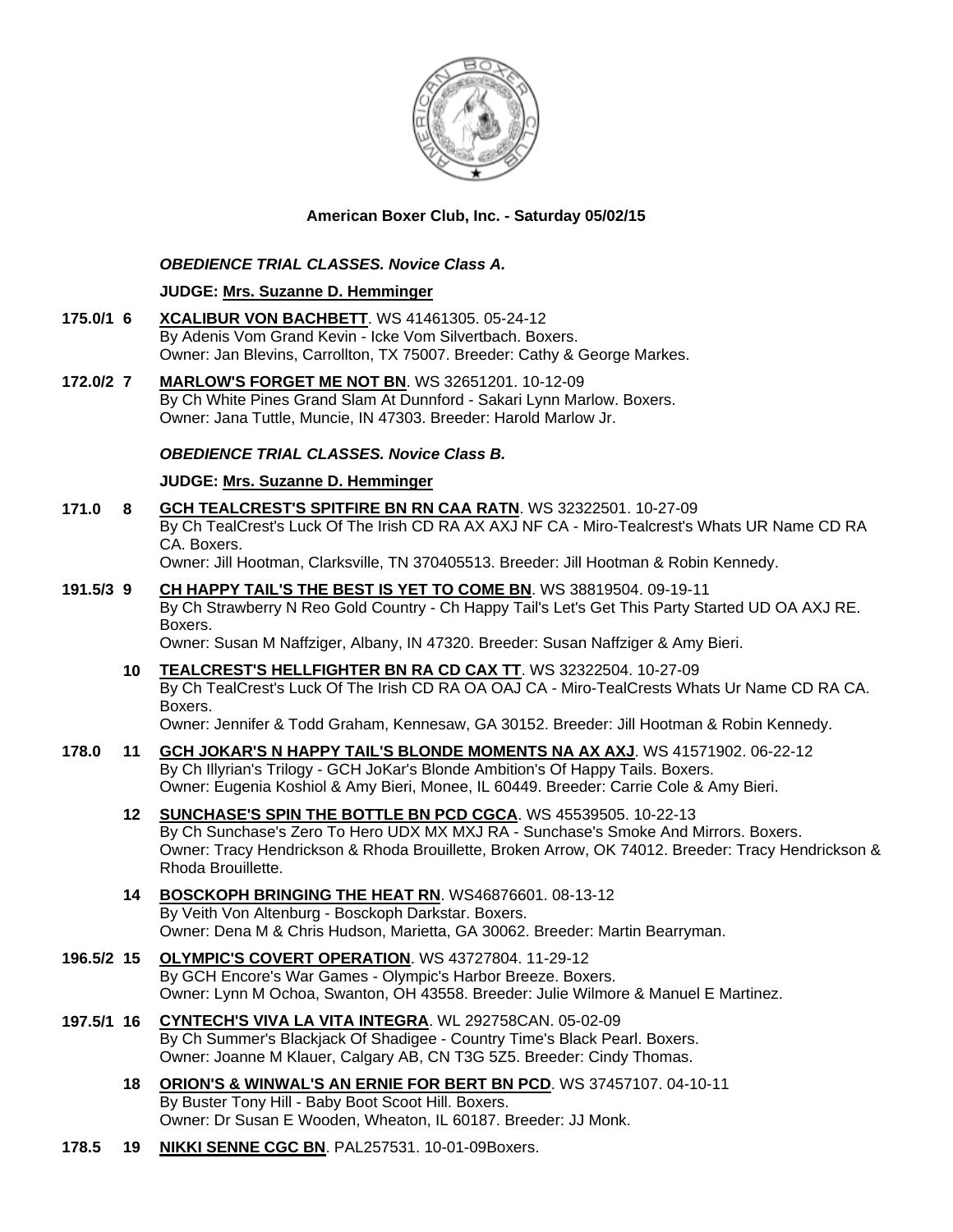Owner: John & Pat Senne, West Chicago, IL 60185. Breeder: .

#### **171.0 20 [TUCK'S BOGEY BOY CGC](http://www.infodog.com/files/bdogrsl1.prg;makc=WS%2036460204;mdog=Tuck_s_Bogey_Boy_CGC;wins=all)**. WS 36460204. 12-29-10 By Ch Nantess Just Try It - Jo-Sans Sassy. Boxers. Owner: Kelly & Mary Jo Tucker, Effingham, IL 62401. Breeder: Sandra Lynch.

**21 [SUNCHASE'S TOUCHSTONE DECISION](http://www.infodog.com/files/bdogrsl1.prg;makc=WS%2035563703;mdog=Sunchase_s_Touchstone_Decision;wins=all)**. WS 35563703. 10-14-10 By Ch Breezewoods Lord Of Wystmont CDX RE - Sunchase's Little Black Dress UDX OM1 RA OA AXJ.

Boxers.

Owner: Joanne M Klauer, Calgary AB, CN T3G 5Z5. Breeder: Tracy Hendrickson & Rhoda Goselin-Brouillette.

## **185.5/4 22 [CINNRHEEHEART ACRE RAISNA RUKUS](http://www.infodog.com/files/bdogrsl1.prg;makc=WS%2033803401;mdog=Cinnrheeheart_Acre_Raisna_Rukus;wins=all)**. WS 33803401. 08-15-09

By K Park Heart Acre At Cinnrhee - Cinnrhee Heart Acre Time For Joy. Boxers. Owner: H Medley Small & Leah Quiring, Dresden ON, CN N0P 1M0. Breeder: H Medley Small & Margaret R Ashman.

## *OBEDIENCE TRIAL CLASSES. Open Class A.*

### **JUDGE: [Mrs. Suzanne D. Hemminger](http://www.infodog.com/judges/15146/juddat.htm)**

### **187.5/1 23 [CH PEPRHL LIFE'S A DANCE WITH DEBLYN VCD1 BN RE TDX OA OAJ HT PT](http://www.infodog.com/files/bdogrsl1.prg;makc=WS%2030844201;mdog=Ch_Peprhl_Life_s_A_Dance_With_DebLyn_VCD1_BN_RE_TDX_OA_OAJ_HT_PT;wins=all)**. WS 30844201. 06- 29-09

By Ch OTCH Regal's Heeere's Johnny UDX RN - Ch Peprhl Will You Dance Marbo CD RE AX AXJ OF. Boxers.

Owner: Debra Owens & Caitlyn Owens & Sue Ann Thompson, Luther, IA 501520357. Breeder: Sue Ann Thompson.

### **24 [CH PEPRHL'S DANCE FEVER VCD1 RE AXP AJP](http://www.infodog.com/files/bdogrsl1.prg;makc=WS%2030844202;mdog=Ch_Peprhl_s_Dance_Fever_VCD1_RE_AXP_AJP;wins=all)**. WS 30844202. 06-29-09

By OTCH Ch Regal's Heeere's Johnny UDX OM3 - Ch Peprhl Will You Dance Marbo CDX RE AX AXJ OF. Boxers.

Owner: Sue Ann Thompson, North Liberty, IA 523179540. Breeder: Sue Ann Thompson.

## **25 [BELLA SERA SENNE CD BN RE](http://www.infodog.com/files/bdogrsl1.prg;makc=WS%2031611703;mdog=Bella_Sera_Senne_CD_BN_RE;wins=all)**. WS 31611703. 08-22-09

By Mugsy Vasquez - Osa Ayala. Boxers. Owner: John & Pat Senne, W Chicago, IL 60185. Breeder: Jesus Ayala.

## **A 26 [MISS SYDNEY PEARL HALL CD BN GN RAE OA AXJ NF](http://www.infodog.com/files/bdogrsl1.prg;makc=WS%2013121402;mdog=Miss_Sydney_Pearl_Hall_CD_BN_GN_RAE_OA_AXJ_NF;wins=all)**. WS 13121402. 02-26-05

By Sir Syruss The Virus - Miss Sable Baby. Boxers. Owner: Debora & Randall Hall, Louisville, KY 402226645. Breeder: Jason Kidwell.

### *OBEDIENCE TRIAL CLASSES. Open Class B.*

## **JUDGE: [Mrs. Suzanne D. Hemminger](http://www.infodog.com/judges/15146/juddat.htm)**

# **189.0/4 27 [BOXNEN'S JET VON WALDSTADT CDX BN RE MX MXB MXJ MJB AXP OJP](http://www.infodog.com/files/bdogrsl1.prg;makc=WS%2038247401;mdog=Boxnen_s_Jet_Von_Waldstadt_CDX_BN_RE_MX_MXB_MXJ_MJB_AXP_OJP;wins=all)**. WS 38247401. 07-22- 11

By Boxmann Star Trek - Caelon Du Champ 'Des Legendes. Boxers. Owner: Renee Fulcer, Rockford, IL 61101. Breeder: Minna Nousiainen-Becher & Ann Flegel.

### **191.5/2 28 [TEALCREST'S BECK AND CALL CDX AX AXJ](http://www.infodog.com/files/bdogrsl1.prg;makc=WS%2040917801;mdog=Tealcrest_s_Beck_And_Call_CDX_AX_AXJ;wins=all)**. WS 40917801. 03-12-12 By Ch Tealcrest's Luck Of The Irish CD RA AX AXJ NF CA - Miro-Tealcrests What's UR Name RN CA. Boxers. Owner: Mary Nee & Jill Hootman, Fairview Heights, IL 622083524. Breeder: Jill C Hootman & Robin Kennedy.

- **JUDG 29 [MACH2 ANJA VON WALDSTADT VCD2 RE MXB2 MJC OF T2B](http://www.infodog.com/files/bdogrsl1.prg;makc=WS%2020480303;mdog=MACH2_Anja_Von_Waldstadt_VCD2_RE_MXB2_MJC_OF_T2B;wins=all)**. WS 20480303. 01-04-07 By Arames Vom Messingsberg - Josephine Von Bachbett VCD2 UD RE MX MXJ. Boxers. Owner: Renee Fulcer, Rockford, IL 61101. Breeder: Renee Fulcer.
- **197.5/1 /H/HC 30 [SUNCHASE'S LITTLE PINK RIBBON UD BN RE AX AXJ OF CA CGCA](http://www.infodog.com/files/bdogrsl1.prg;makc=WS%2035563707;mdog=Sunchase_s_Little_Pink_Ribbon_UD_BN_RE_AX_AXJ_OF_CA_CGCA;wins=all)**. WS 35563707. 10-14-10 By Ch Breezewood's Lord Of Wystmont - Sunchase's Little Black Dress UDX AX AXJ RA OM1 CA CGCA OF. Boxers. Owner: Tracy L Hendrickson & Rhoda Brovillete, Broken Arrow, OK 740129426. Breeder: Tracy Hendrickson & Rhoda Brovillette.
	- **31 [SUNCHASE'S RUNNING THE RED CA NF RE UD BN AX AXJ CGCA](http://www.infodog.com/files/bdogrsl1.prg;makc=WS%2035563706;mdog=Sunchase_s_Running_The_Red_CA_NF_RE_UD_BN_AX_AXJ_CGCA;wins=all)**. WS 35563706. 10-14-10 By Ch Breezewood's Lord Of Wystmont CDX - Sunchase's Little Black Dress UDX AX AXJ RA CA OF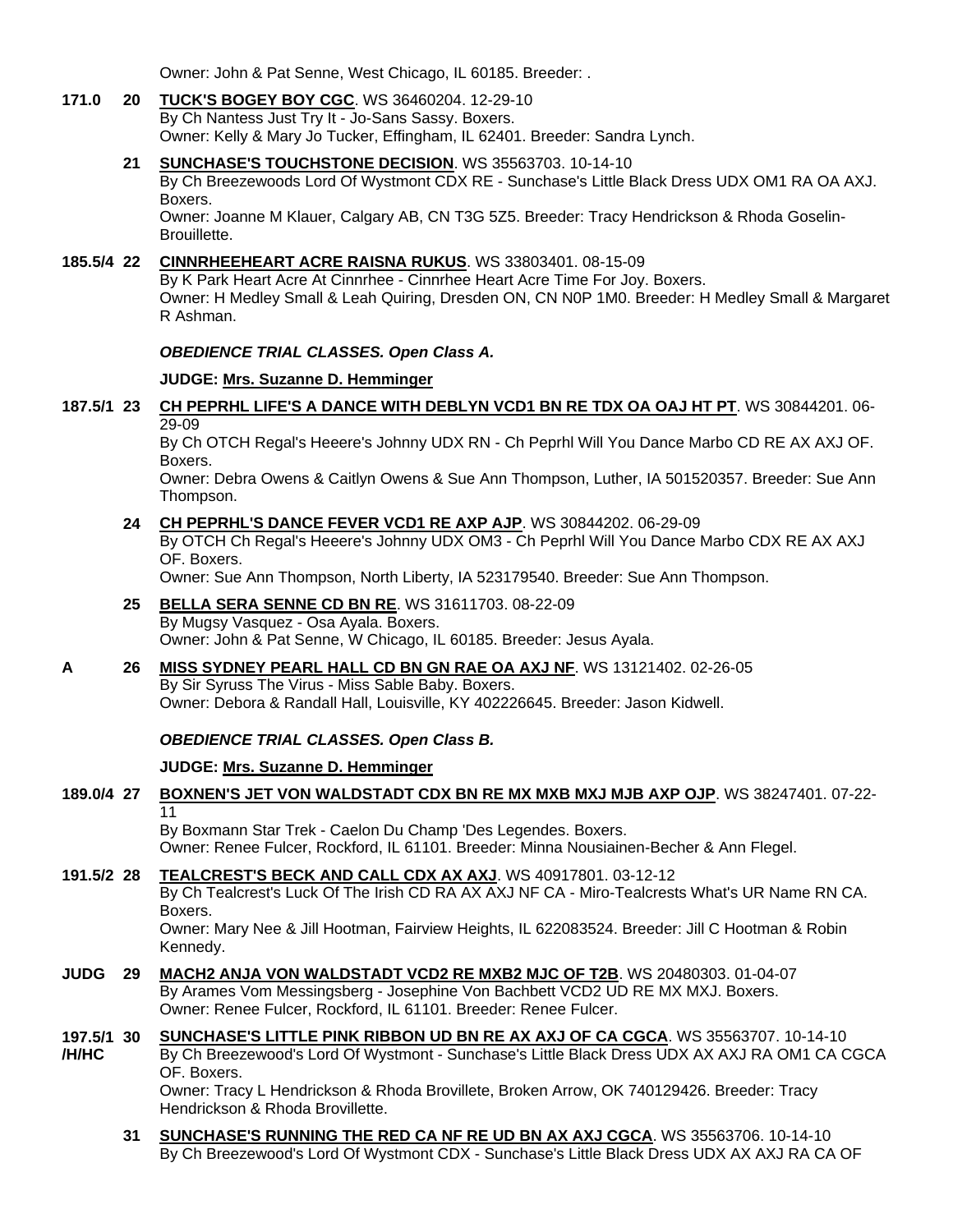OM1 CGCA. Boxers.

Owner: Tracy L Hendrickson & Rhoda Brouillette, Broken Arrow, OK 740129426. Breeder: Tracy Hendrickson.

### **189.0/3 32 [SUNCHASE'S LIGHTNING STRIKES TWICE MX MXJ CA UDX RE OF CGCA](http://www.infodog.com/files/bdogrsl1.prg;makc=WS--28777107;mdog=Sunchase_s_Lightning_Strikes_Twice_MX_MXJ_CA_UDX_RE_OF_CGCA;wins=all)**. WS--28777107. 12-03- 08

By Ch KG Halcyon Fire King - Simply Eclipsed RN. Boxers.

Owner: Tracy L Hendrickson & Rhoda Brouillette, Broken Arrow, OK 740129426. Breeder: Rhoda Brouillette.

### *OBEDIENCE TRIAL CLASSES. Utility Class A.*

### **JUDGE: [Mrs. Dianne L. Allen](http://www.infodog.com/judges/5494/juddat.htm)**

**33 [HABERL'S LOVE OVER GOLD BN GN CDX RE CA](http://www.infodog.com/files/bdogrsl1.prg;makc=WS%2031868202;mdog=Haberl_s_Love_Over_Gold_BN_GN_CDX_RE_CA;wins=all)**. WS 31868202. 09-19-09 By Ch Guapo Soto - Ch Haberl's Forever Young CD RE. Boxers. Owner: Maryjane Alencewicz & BJ Barnhart, Montverde, FL 34756. Breeder: Maryjane Alencewicz & BJ Barnhart & Don Garrett & J Haberl.

## **193.0/1 28 [TEALCREST'S BECK AND CALL CDX AX AXJ](http://www.infodog.com/files/bdogrsl1.prg;makc=WS%2040917801;mdog=Tealcrest_s_Beck_And_Call_CDX_AX_AXJ;wins=all)**. WS 40917801. 03-12-12

By Ch Tealcrest's Luck Of The Irish CD RA AX AXJ NF CA - Miro-Tealcrests What's UR Name RN CA. Boxers.

Owner: Mary Nee & Jill Hootman, Fairview Heights, IL 622083524. Breeder: Jill C Hootman & Robin Kennedy.

#### **29 [MACH2 ANJA VON WALDSTADT VCD2 RE MXB2 MJC OF T2B](http://www.infodog.com/files/bdogrsl1.prg;makc=WS%2020480303;mdog=MACH2_Anja_Von_Waldstadt_VCD2_RE_MXB2_MJC_OF_T2B;wins=all)**. WS 20480303. 01-04-07 By Arames Vom Messingsberg - Josephine Von Bachbett VCD2 UD RE MX MXJ. Boxers. Owner: Renee Fulcer, Rockford, IL 61101. Breeder: Renee Fulcer.

## **34 [SHIRA'S KAHLUA SHE'S SO FREAKIN CUTE CDX GN RAE MX MXB MXJ MJB MXF](http://www.infodog.com/files/bdogrsl1.prg;makc=WS%2023774602;mdog=Shira_s_Kahlua_She_s_So_Freakin_Cute_CDX_GN_RAE_MX_MXB_MXJ_MJB_MXF;wins=all)**. WS 23774602. 11-03-07

By Can-Cia's Hard Day's Night - Remy Leadoo RN. Boxers. Owner: Erin & Tom Rezmer, Lombard, IL 60148. Breeder: Kim Northcutt & Rose Northcutt.

## *OBEDIENCE TRIAL CLASSES. Utility Class B.*

## **JUDGE: [Mrs. Dianne L. Allen](http://www.infodog.com/judges/5494/juddat.htm)**

**195.5/1 30 [SUNCHASE'S LITTLE PINK RIBBON UD BN RE AX AXJ OF CA CGCA](http://www.infodog.com/files/bdogrsl1.prg;makc=WS%2035563707;mdog=Sunchase_s_Little_Pink_Ribbon_UD_BN_RE_AX_AXJ_OF_CA_CGCA;wins=all)**. WS 35563707. 10-14-10 By Ch Breezewood's Lord Of Wystmont - Sunchase's Little Black Dress UDX AX AXJ RA OM1 CA CGCA OF. Boxers.

Owner: Tracy L Hendrickson & Rhoda Brovillete, Broken Arrow, OK 740129426. Breeder: Tracy Hendrickson & Rhoda Brovillette.

**A 31 [SUNCHASE'S RUNNING THE RED CA NF RE UD BN AX AXJ CGCA](http://www.infodog.com/files/bdogrsl1.prg;makc=WS%2035563706;mdog=Sunchase_s_Running_The_Red_CA_NF_RE_UD_BN_AX_AXJ_CGCA;wins=all)**. WS 35563706. 10-14-10 By Ch Breezewood's Lord Of Wystmont CDX - Sunchase's Little Black Dress UDX AX AXJ RA CA OF OM1 CGCA. Boxers. Owner: Tracy L Hendrickson & Rhoda Brouillette, Broken Arrow, OK 740129426. Breeder: Tracy Hendrickson.

## *OBEDIENCE TRIAL CLASSES. Beginner Novice Class A.*

### **JUDGE: [Mrs. Dianne L. Allen](http://www.infodog.com/judges/5494/juddat.htm)**

**196.0/1 36 [HABERL'S GOLDEN CHILD](http://www.infodog.com/files/bdogrsl1.prg;makc=WS%2031868203;mdog=Haberl_s_Golden_Child;wins=all)**. WS 31868203. 09-19-09

By Ch Guapo Soto - Ch Haberl's Forever Young CD RE. Boxers. Owner: Khamphieng Vixayo & BJ Barnhart, Dover, FL 33527. Breeder: MaryJane Alencewicz & JoAnn Haberl & B J Barnhart. (Rammie Fernandez, Agent).

### *OBEDIENCE TRIAL CLASSES. Beginner Novice Class B.*

## **JUDGE: [Mrs. Dianne L. Allen](http://www.infodog.com/judges/5494/juddat.htm)**

**197.5/1 37 [CH HAPPY TAIL'S FAITH, TRUST & PIXIE DUST](http://www.infodog.com/files/bdogrsl1.prg;makc=WS%2043505001;mdog=Ch_Happy_Tail_s_Faith,_Trust_&_Pixie_Dust;wins=all)**. WS 43505001. 02-27-13 By GCH Barbiloc's Dart Image At Happy Tails CD RA OA OAJ - Ch Happy Tail's N Maxl's All That Glitters. Boxers.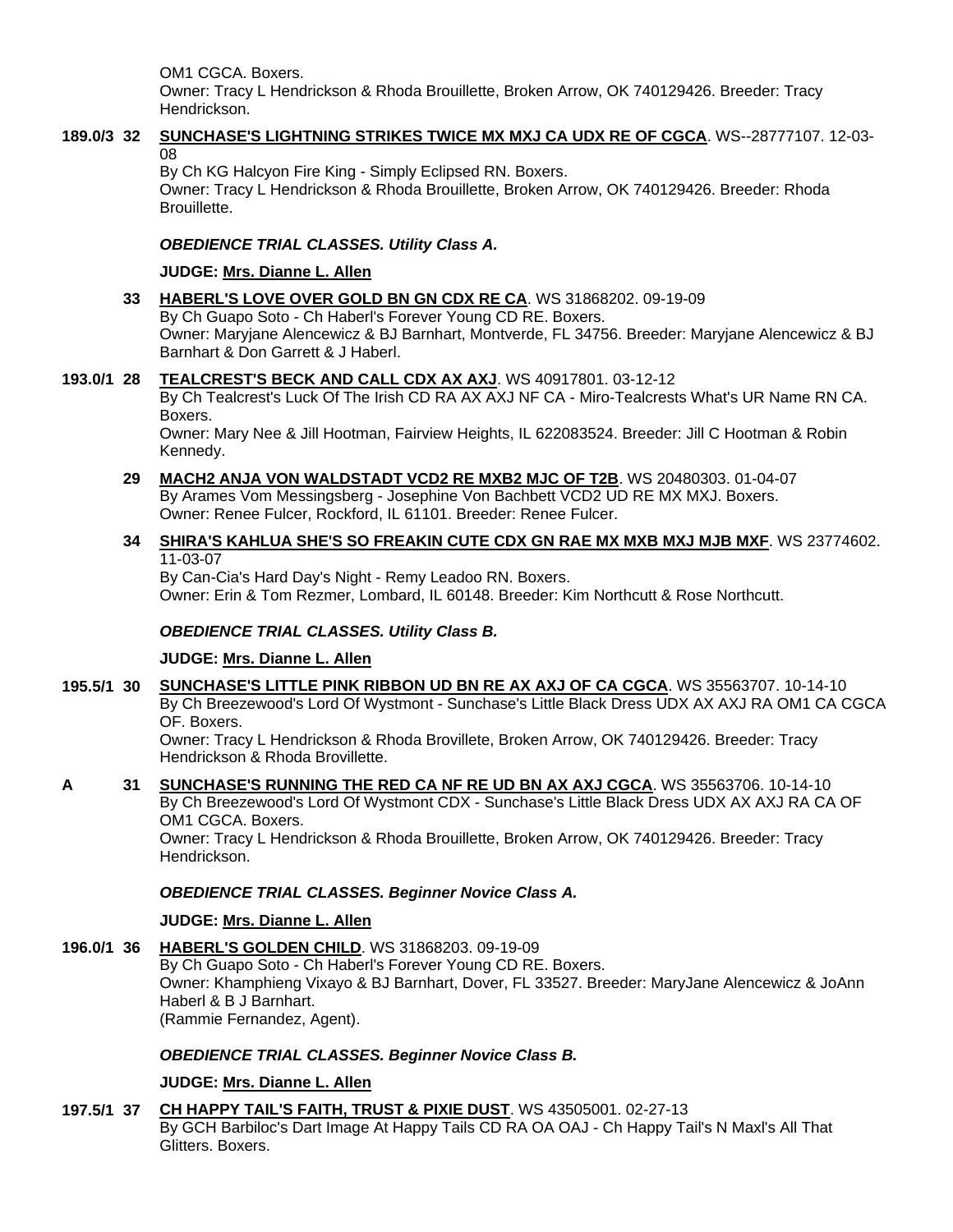Owner: Eugenia Koshiol & Lori McClain & Amy Bieri, Monee, IL 60449. Breeder: Amy Bieri & Todd Bieri & Lori McClain.

**38 [DEBLYN GOTTA BE A BLACKNBLUE BN RN CGC](http://www.infodog.com/files/bdogrsl1.prg;makc=WS%2045881507;mdog=DebLyn_Gotta_Be_A_BlackNBlue_BN_RN_CGC;wins=all)**. WS 45881507. 12-02-13 By Ch Storybook Page After Page - Ch Peprhl Life's A Dance With DebLyn VCD1 BN GN RE TDX HT PT. Boxers. Owner: Caitlyn Owens, Des Moines, IA 50312. Breeder: Debra Owens & Caitlyn Owens & Sue Ann

Thompson.

**189.5 39 [CAN-CIA'S MCCOY'S MAN IN THE MIRROR CA](http://www.infodog.com/files/bdogrsl1.prg;makc=WS%2039750201;mdog=Can-cia_s_McCoy_s_Man_In_The_Mirror_CA;wins=all)**. WS 39750201. 12-22-11 By Ch Silverlane's Excalibur - Ch Backwood's Taylor Made Illusion. Boxers. Owner: L McCoy & B & B Staley, Monrovia, IN 46157. Breeder: S South & S Canciamille.

**194.5/2 40 [DEBLYN DRESSED TO THE NINES CGC](http://www.infodog.com/files/bdogrsl1.prg;makc=WS%2045881506;mdog=DebLyn_Dressed_To_The_Nines_CGC;wins=all)**. WS 45881506. 12-02-13 By Ch Storybook Page After Page - Ch Peprhl Life's A Dance With DebLyn VCD1 BN GN RE TDX HT PT. Boxers. Owner: Debra Owens & Caitlyn Owens, Luther, IA 50152. Breeder: Debra Owens & Caitlyn Owens & Sue Ann Thompson.

- **194.0/3 42 [ROCKET'S KINDRED SPIRIT BN RN CGC](http://www.infodog.com/files/bdogrsl1.prg;makc=WS%2040712003;mdog=Rocket_s_Kindred_Spirit_BN_RN_CGC;wins=all)**. WS 40712003. 04-16-12 By Ch Bentbrook's Image Of HighNoon - Rocket's Sky's The Limit CD RN CGC. Boxers. Owner: Dawn Heath, Charlotte, NC 28269. Breeder: Kerry Rodgers.
- **191.5 43 [KACEE'S CRIME OF PASSION @ TEALCREST](http://www.infodog.com/files/bdogrsl1.prg;makc=WS%2045403604;mdog=KaCee_s_Crime_Of_Passion_@_Tealcrest;wins=all)**. WS 45403604. 10-26-13 By Dizara's Wicked Game CD BN RA - Bella Vom Schattenboxen. Boxers. Owner: Jill Hootman, Clarksville, TN 37040. Breeder: Karen Suarez.
- **193.5/4 44 [TEAL CREST'S DOWN AND DIRTY CGC](http://www.infodog.com/files/bdogrsl1.prg;makc=WS%2040917804;mdog=Teal_Crest_s_Down_And_Dirty_CGC;wins=all)**. WS 40917804. 03-12-12 By Ch Tealcrest's Luck Of The Irish CD RA OA OAJ CA - Miro-Teal Crest's What's Ur Name CD RN CA. Boxers. Owner: Julia Bentley, Windham, ME 04062. Breeder: Jill Hootman.

### *OBEDIENCE TRIAL CLASSES. Graduate Novice Class.*

#### **JUDGE: [Mrs. Suzanne D. Hemminger](http://www.infodog.com/judges/15146/juddat.htm)**

- **25 [BELLA SERA SENNE CD BN RE](http://www.infodog.com/files/bdogrsl1.prg;makc=WS%2031611703;mdog=Bella_Sera_Senne_CD_BN_RE;wins=all)**. WS 31611703. 08-22-09 By Mugsy Vasquez - Osa Ayala. Boxers. Owner: John & Pat Senne, W Chicago, IL 60185. Breeder: Jesus Ayala.
- **45 [HALL'S ANGEL OF MINE CD BN RA](http://www.infodog.com/files/bdogrsl1.prg;makc=PAL256182;mdog=Hall_s_Angel_Of_Mine_CD_BN_RA;wins=all)**. PAL256182. 01-03-10Boxers. Owner: Debora & Randall W Hall, Louisville, KY 402220000. Breeder: .
- **JUDG 46 [MY SWEET ADELINE](http://www.infodog.com/files/bdogrsl1.prg;makc=PAL257783;mdog=My_Sweet_Adeline;wins=all)**. PAL257783. 12-27-10Boxers. Owner: Janis Foor, Rockford, IL 61107. Breeder: .
- **JUDG 10 [TEALCREST'S HELLFIGHTER BN RA CD CAX TT](http://www.infodog.com/files/bdogrsl1.prg;makc=WS%2032322504;mdog=TealCrest_s_Hellfighter_BN_RA_CD_CAX_TT;wins=all)**. WS 32322504. 10-27-09 By Ch TealCrest's Luck Of The Irish CD RA OA OAJ CA - Miro-TealCrests Whats Ur Name CD RA CA. Boxers.

Owner: Jennifer & Todd Graham, Kennesaw, GA 30152. Breeder: Jill Hootman & Robin Kennedy.

### *OBEDIENCE TRIAL CLASSES. Graduate Open Class.*

### **JUDGE: [Mrs. Dianne L. Allen](http://www.infodog.com/judges/5494/juddat.htm)**

**27 [BOXNEN'S JET VON WALDSTADT CDX BN RE MX MXB MXJ MJB AXP OJP](http://www.infodog.com/files/bdogrsl1.prg;makc=WS%2038247401;mdog=Boxnen_s_Jet_Von_Waldstadt_CDX_BN_RE_MX_MXB_MXJ_MJB_AXP_OJP;wins=all)**. WS 38247401. 07-22- 11

By Boxmann Star Trek - Caelon Du Champ 'Des Legendes. Boxers. Owner: Renee Fulcer, Rockford, IL 61101. Breeder: Minna Nousiainen-Becher & Ann Flegel.

- **33 [HABERL'S LOVE OVER GOLD BN GN CDX RE CA](http://www.infodog.com/files/bdogrsl1.prg;makc=WS%2031868202;mdog=Haberl_s_Love_Over_Gold_BN_GN_CDX_RE_CA;wins=all)**. WS 31868202. 09-19-09 By Ch Guapo Soto - Ch Haberl's Forever Young CD RE. Boxers. Owner: Maryjane Alencewicz & BJ Barnhart, Montverde, FL 34756. Breeder: Maryjane Alencewicz & BJ Barnhart & Don Garrett & J Haberl.
- **14 [BOSCKOPH BRINGING THE HEAT RN](http://www.infodog.com/files/bdogrsl1.prg;makc=WS46876601;mdog=Bosckoph_Bringing_The_Heat_RN;wins=all)**. WS46876601. 08-13-12 By Veith Von Altenburg - Bosckoph Darkstar. Boxers. Owner: Dena M & Chris Hudson, Marietta, GA 30062. Breeder: Martin Bearryman.